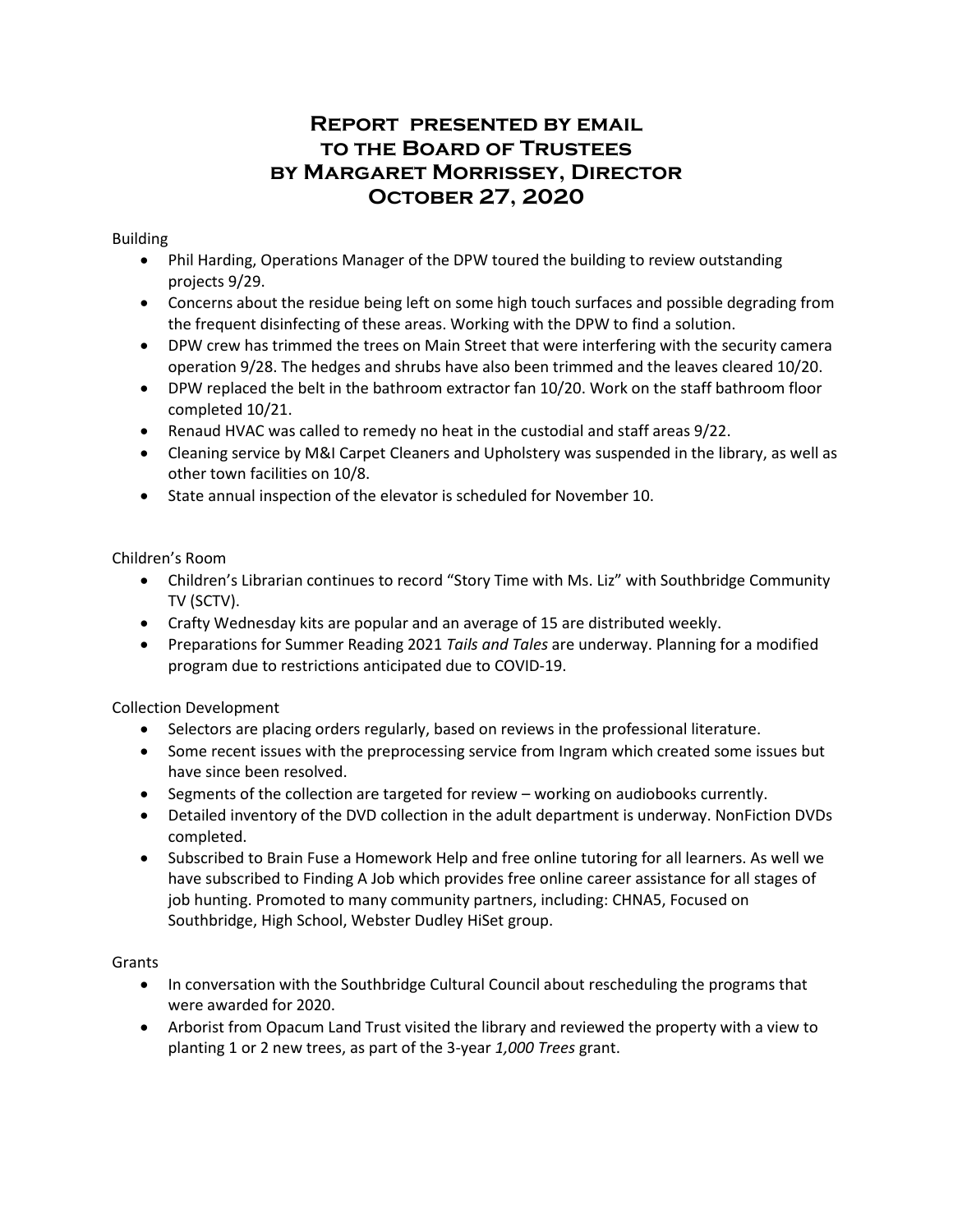Outreach

- Staff have been creating some wonderful displays for Halloween, as well as the ongoing bookthemed displays.
- Webster-Dudley School System will be conducting the HiSet classes at the YMCA this academic year. Leslie Baker, Program Director has picked up the computers etc from JEL.
- SCTV has recorded the event with author Loren Ghiglione 10/22, currently in production.
- Completed Public Library of America (PLA) Community Survey 10/14 and the Tech. Survey 10/15.
- Participated in the CHNA5 (Community Health Network Area 5) annual meeting 10/21.

### Programs

- The library broadcast the presentation by Loren Ghiglione of his book: *Genus Americanus: Hitting the Road in Search of America's Identity*, on Facebook Live 10/22. This was the library's first in-person program since March. Dr. Ghiglione owned and operated *Southbridge Evening News* from 1969 for 26 years. Strict adherence to the COVID-19 protocols were in place.
- Digital exhibit by Phillipston resident Joe Smith is being featured on the library's Facebook page and reaching a wide audience. The show is titled "(Not) Out of the Woods (Yet)" and will run for the month of October. There are 22 unique and lively works featuring the natural landscape included in the display.

### Reference

- Staff has been working with genealogists and researchers tracing family histories and historic properties. Requests arrive in person, email and via mail.
- Scanned recently donated archive by Susan Colognesi Cook and created metadata available on the library's Flickr account. Link from the library's main webpage.

Safety and Security

- Updated the *No Trespass List* with Dispatcher Lisa Furmanick of the Southbridge Police Department.
- Difficult patron interaction 9/28. Patron verbally abusive using vulgar language to staff when unable to use a computer as he had a \$183 in lost materials/fines on his account. He was offered alternative access via the mobile printing option but refused this option.
- Reported two separate incidents to Officer Lopez Miranda
	- o 9/17 Passerby smashed a sign on the table outside the north entrance.
	- $\circ$  9/28 Verbally abusive patron

## Staff

- A staff member had a COVID exposure, was tested and had a negative result 9/28
- Another staff member had a COVID exposure and has test scheduled. In the meantime is in self quarantine 10/27.
- Staff vacancies totaling 97.5 hours
	- o S-5 x 37.5 hpw
	- $\circ$  S-5 x 30 hpw
	- o 2 Library Aides x 10 hpw
	- o Library Page x 10 hpw